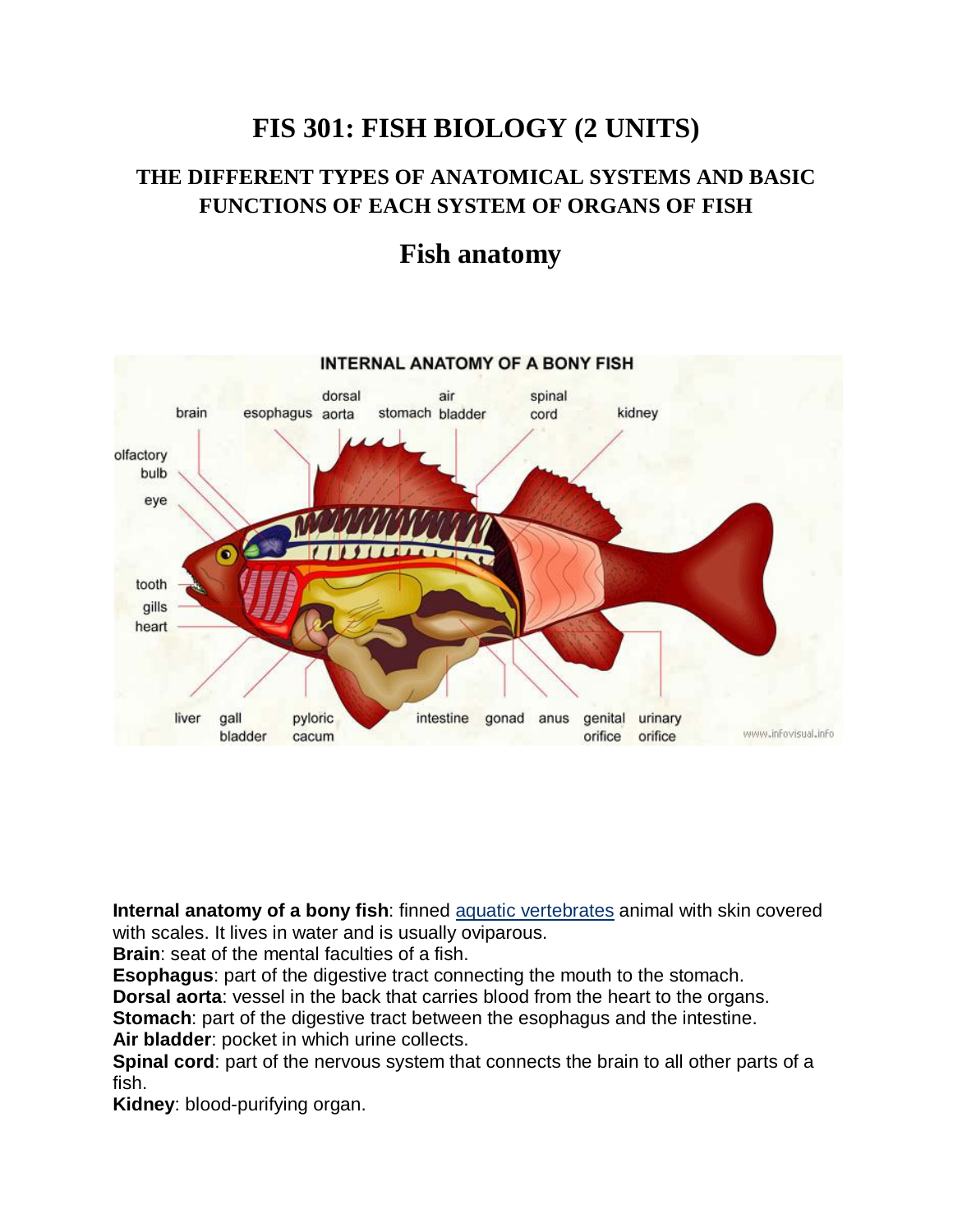**Urinary orifice**: opening for eliminating urine. **Genital Orifice**: opening related to the genital organs. **Anus**: end of the digestive tract. **Gonad**: hormone-secreting sexual gland of a fish. **Intestine**: last part of the digestive tract. **Pyloric ceacum**: cul-de-sac related to the intestine. **Gall bladder**: small sac containing the bile. **Liver**: bile-producing digestive gland. **Heart**: blood-pumping organ. **Gills**: respiratory organ of a fish. **Tooth**: hard organ of a fish used to shred food. **Eye**: sight organ of a fish. **Olfactory bulb**: bulging part of the smell organ of smell of a fish.

#### **The digestive system**

#### Fish Digestive System

#### *The digestive system, in a functional sense, starts at the mouth, with the teeth used to capture prey or collect plant foods.*

Mouth shape and tooth structure vary greatly in fishes, depending on the kind of food normally eaten. Most fishes are predacious, feeding on small invertebrates or other fishes and have simple conical teeth on the jaws, on at least some of the bones of the roof of the mouth, and on special gill arch structures just in front of the esophagus. The latter are throat teeth. Most predacious fishes swallow their prey whole, and the teeth are used for grasping and holding prey, for orienting prey to be swallowed (head first) and for working the prey toward the esophagus. There are a variety of tooth types in fishes.

Some, such as sharks and the piranhas, have cutting teeth for biting chunks out of their victims. A shark's tooth, although superficially like that of a piranha, appears in many respects to be a modified scale, while that of the piranha is like that of other bony fishes, consisting of dentine and enamel. Parrot fishes have beaklike mouths with short incisor-like teeth for breaking off coral and have heavy pavement-like throat teeth for crushing the coral. Some catfishes have small brush-like teeth, arranged in rows on the jaws, for scraping plant and animal growth from rocks. Many fishes (e.g., the Cyprinidae or minnows) have no jaw teeth at all but have very strong throat teeth.

Some fishes gather planktonic food by straining it from their gill cavities with numerous elongate stiff rods (gill rakers), anchored by one end to the gill bars. The food collected on these rods is passed to the throat where it is swallowed. Most fishes have only short gill rakers that help keep food particles from escaping out the mouth cavity into the gill chamber.

Once reaching the throat, food enters a short, often greatly distensible esophagus, a simple tube with a muscular wall leading into a stomach. The stomach varies greatly in fishes, depending upon the diet. In most predacious fishes it is a simple straight or curved tube or pouch with a muscular wall and a glandular lining. Food is largely digested here and leaves the stomach in liquid form.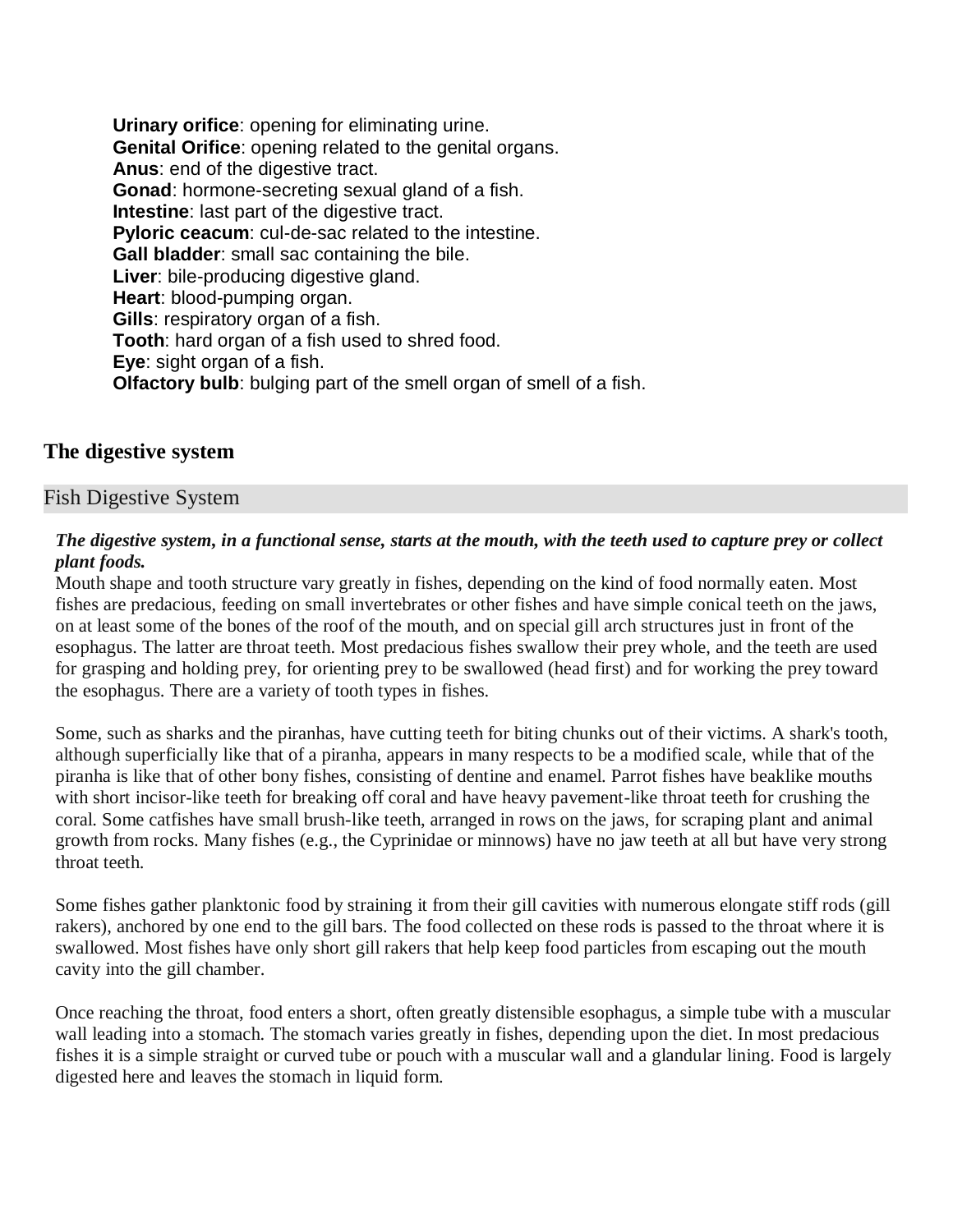Between the stomach and the intestine, ducts enter the digestive tube from the liver and pancreas. The liver is a large, clearly defined organ. The pancreas may be imbedded in it, diffused through it, or broken into small parts spread along some of the intestine. The junction between the stomach and the intestine is marked by a muscular valve. Pyloric ceaca (blind sacs) occur in some fishes at this junction and have a digestive or an absorptive function, or both.

The intestine itself is quite variable in length depending upon the diet. It is short in predacious forms, sometimes no longer than the body cavity, but long in herbivorous forms, being coiled and several times longer than the entire length of the fish in some species of South American catfishes. The intestine is primarily an organ for absorbing nutrients into the bloodstream. The larger its internal surface, the greater its absorptive efficiency, and a spiral valve is one method of increasing its absorption surface.

Sharks, rays, chimaeras, lungfishes, surviving chondrosteans, holosteans, and even a few of the more primitive teleosts have a spiral valve or at least traces of it in the intestine. Most modern teleosts have increased the area of the intestinal walls by having numerous folds and villi (fingerlike projections) somewhat like those in man. Undigested substances are passed to the exterior through the anus in most teleost fishes. In lungfishes, sharks, and rays it is first passed through the cloaca, a common cavity receiving the intestinal opening and the ducts from the uro-genital system.

#### **The respiratory system**

#### Fish Respiratory System

*Oxygen and carbon dioxide dissolve in water and most fishes exchange dissolved oxygen and carbon dioxide in water by means of the gills.* The gills lie behind and to the side of the mouth cavity and consist of fleshy filaments supported by the gill arches and filled with blood vessels, which give gills a bright red colour. Water taken in continuously through the mouth passes backward between the gill bars and over the gill filaments, where the exchange of gases takes place. The gills are protected by a gill cover in teleosts and many other fishes, but by flaps of skin in sharks, rays, and some of the older fossil fish groups. The blood capillaries in the gill filaments are close to the gill surface to take up oxygen from the water and to give up excess carbon dioxide to the water.

Most modern fishes have a hydrostatic (ballast) organ, called the swim bladder, that lies in the body cavity just below the kidney and above the stomach and intestine. It originated as a diverticulum of the digestive canal. In advanced teleosts, especially the acanthopterygians, the bladder has lost its connection with the digestive tract, a condition called physoclistic. The connection has been retained (physostomous) by many relatively primitive teleosts. In several unrelated lines of fishes the bladder has become specialized as a lung or, at least, as a highly vascularized accessory breathing organ. Some fishes with such accessory organs are obligate air breathers and will drown if denied access to the surface, even in well-oxygenated water.

Fishes with a hydrostatic form of swim bladder can control their depth by regulating the amount of gas in the bladder. The gas, mostly oxygen, is secreted into the bladder by special glands, rendering the fish more buoyant; it is absorbed into the bloodstream by another special organ, reducing the overall buoyancy and allowing the fish to sink. Some deep-sea fishes may have oil in the bladder, rather than gas. Other deep-sea and some bottom-living forms have much reduced swim bladders or have lost the organ entirely.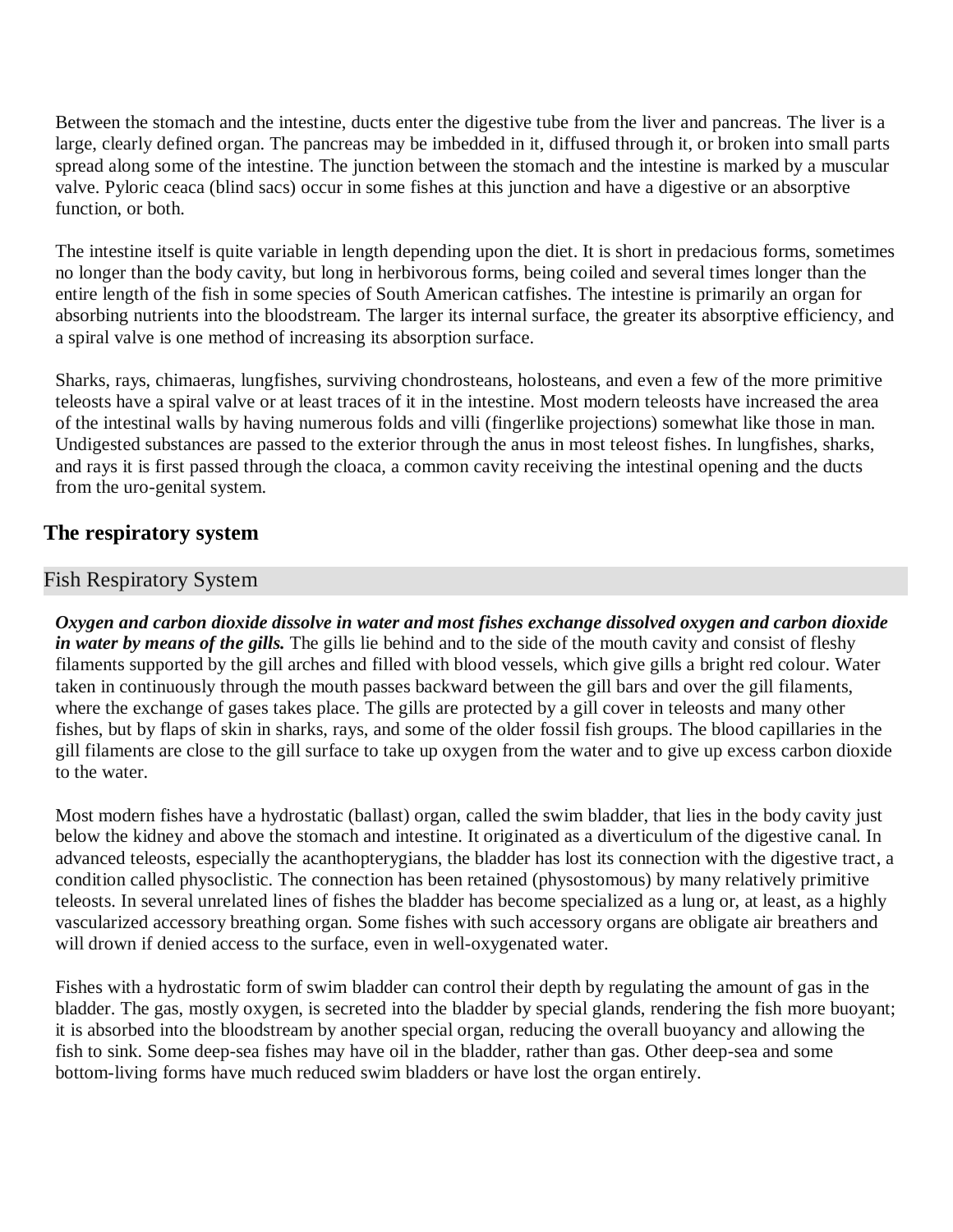The swim bladder of fishes follows the same developmental pattern as the lungs of land vertebrates. There is no doubt that the two structures have the same historical origin in primitive fishes. More or less intermediate forms still survive among the more primitive types of fishes such as the lungfishes Lepidosiren and Protopterus.

#### **The circulatory system**

#### Fish Circulatory System

#### *The circulatory, or blood vascular, system consists of the heart, the arteries, the capillaries, and the veins: it is in the capillaries that the interchange of oxygen, carbon dioxide, nutrients, and other substances such as hormones and waste products takes place.*

The capillaries in turn lead to the veins, which return the venous blood with its waste products to the heart, kidneys, and gills. There are two kinds of capillary beds, those in the gills and those in the rest of the body. The heart, a folded continuous muscular tube with three or four sacklike enlargements, undergoes rhythmic contractions, and receives venous blood in a sinus venosus. It then passes the blood to an auricle and then into a thick, muscular pump, the ventricle. From the ventricle the blood goes to a bulbous structure at the base of a ventral aorta just below the gills. The blood then passes to the afferent (receiving) arteries of the gill arches and then to the gill capillaries.

There waste gases are given off to the environment and oxygen is absorbed. From there the oxygenated blood enters efferent (exuant) arteries of the gill arches and then into the dorsal aorta. From there blood is distributed to the tissues and organs of the body. One-way valves prevent backflow. The circulation of fishes thus differs from that of the reptiles, birds, and mammals, in that oxygenated blood is not returned to the heart prior to distribution to the other parts of the body.

#### **Excretory organs**

*The primary excretory organ in fishes, as in other vertebrates, is the kidney.* In fishes some excretion also takes place in the digestive tract, skin, and especially the gills (where ammonia is given off). Compared with land vertebrates, fishes have a special problem in maintaining their internal environment at a constant concentration of water and dissolved substances, such as salts. Proper balance of the internal environment (homeostasis) of a fish is in a great part maintained by the excretory system, especially the kidney.

The kidney, gills, and skin play an important role in maintaining a fish's internal environment and checking the effects of osmosis. Marine fishes live in an environment in which the water around them has a greater concentration of salts than they can have inside their body and still maintain life. Freshwater fishes, on the other hand, live in water with a much lower concentration of salts than they require inside their bodies.

Osmosis tends to promote the loss of water from the body of a marine fish and absorption of water by that of a freshwater fish. Mucus in the skin tends to slow the process but is not a sufficient barrier to prevent the movement of fluids through the permeable skin. When solutions on two sides of a permeable membrane have different concentrations of dissolved substances, water will pass through the membrane into the more concentrated solution, while the dissolved chemicals move into the area of lower concentration (diffusion).

The kidney of freshwater fishes is often larger in relation to body weight than that of marine fishes. In both groups the kidney excretes wastes from the body, but that of freshwater fishes also excretes large amounts of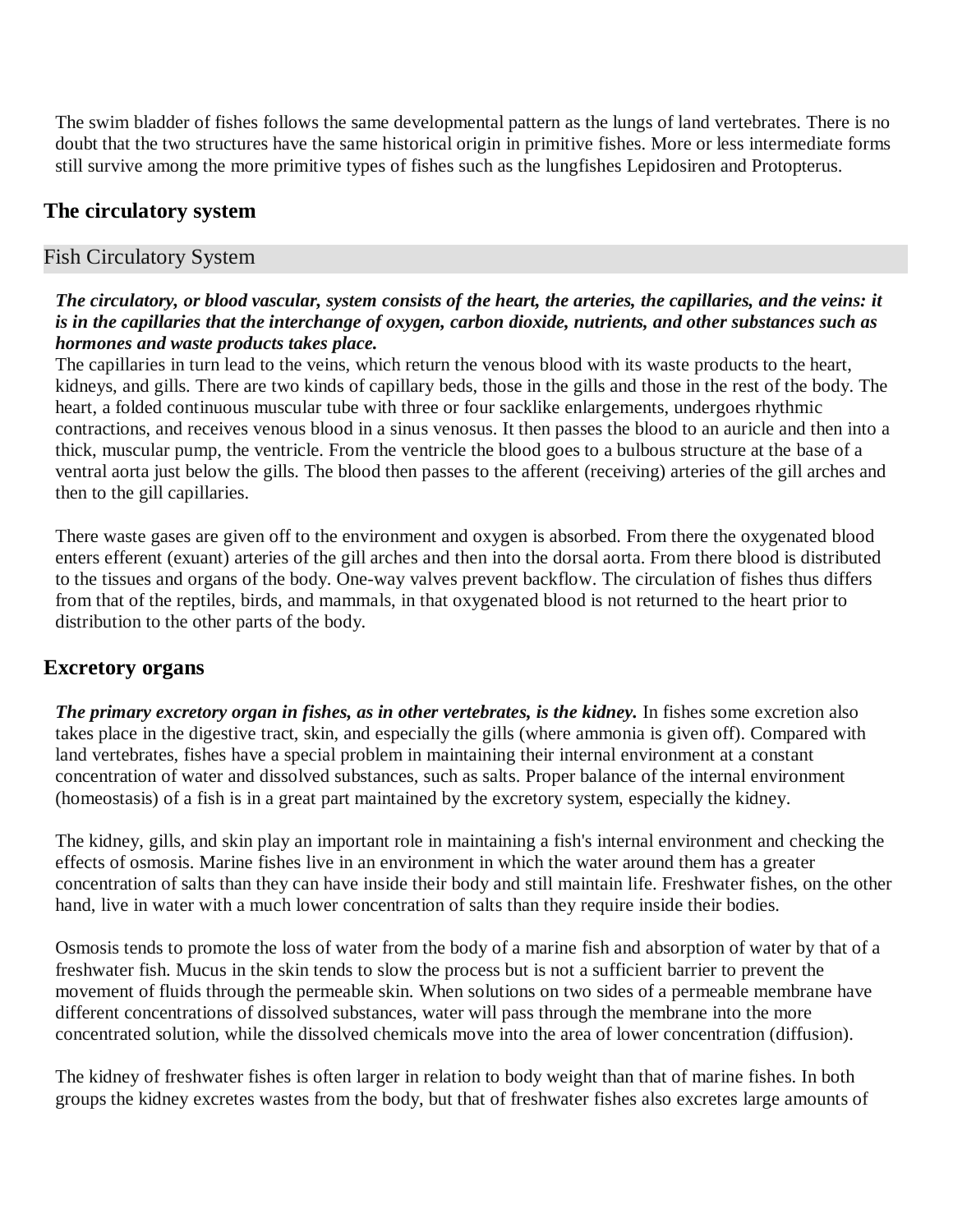water, counteracting the water absorbed through the skin. Freshwater fishes tend to lose salt to the environment and must replace it. They get some salt from their food, but the gills and skin inside the mouth actively absorb salt from water passed through the mouth. This absorption is performed by special cells capable (like those of the kidney) of moving salts against the diffusion gradient. Freshwater fishes drink very little water and take in little water in their food.

Marine fishes must conserve water, therefore their kidneys excrete little water. To maintain their water balance marine fishes drink large quantities of seawater, retaining most of the water and excreting the salt. By reabsorption of needed water in the kidney tubules, they discharge a more concentrated urine than do freshwater fishes. Most nitrogenous waste in marine fishes appears to be secreted by the gills as ammonia. Some marine fishes, at least, can excrete salt by clusters of special cells in the gills and intestine.

There are several teleosts-for example, the salmon-that travel between fresh water and seawater and must adjust to the reversal of osmotic gradients. They adjust their physiological processes by spending time (often surprisingly little time) in the intermediate brackish environment.

Marine lampreys, hagfishes, sharks, and rays have osmotic concentrations in their blood about equal to that of seawater so do not have to drink water nor perform much physiological work to maintain their osmotic balance. In sharks and rays the osmotic concentration is kept high by retention of urea in the blood. Freshwater sharks have a lowered concentration of urea in the blood.

pressure, and certain aspects of skin colour.

# **Locomotion in Fish**

Fish swim, everybody knows that. They are in fact much better at swimming than we are, but then so are all the mammals that live their lives in the water. Fish make swimming look easy, and for them it is, millions of years of evolution have created many fascinating adaptations, many of which we do not yet understand. What we do know is that fish, and aquatic mammals are incredibly efficient at swimming. The energy required to propel a Whale Shark through the water at 10 km an hour is far less than the energy required to propel a submarine of similar size at the same speed.

While we do not understand all there is to know about how fish swim so effectively we do know that its flexible body plan helps it to greatly reduce the turbulence it creates, and that a swimming fish experiences far less drag, about  $10^{th}$  only, of the drag generated by a rigid model of a fish being being propelled at the same speed. Part of the efficiency also comes from the slime that a fish produces, while this is annoying when you are trying to hold a fish it reduces the friction a fish experiences by at least 65%.

Water is of course far more dense than air, (about 800 times more) and therefore it resists the movement of any body through it much more strongly than air. However water is also noncompressible which means it is far easy to generate thrust by pushing against it. Further more, the density of water is very close to the density of a living body, which means that fish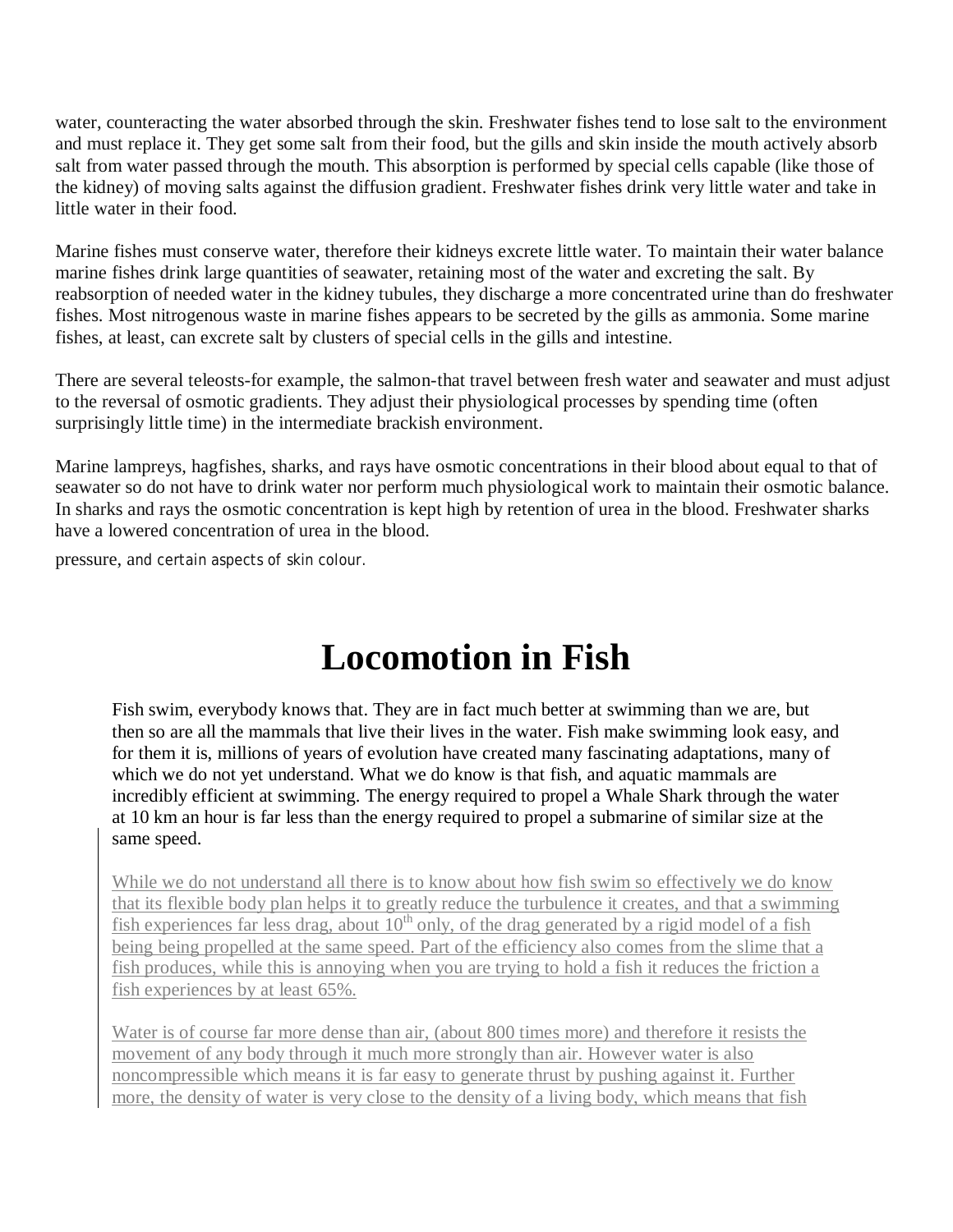have to expend little or no energy in resisting gravity. You may have noticed, when you are tired, how heavy your head becomes, this is because gravity is pulling your head down, and your muscles have to work all day just to hold it up. A fish, or mammal, living in water doesn't have this problem.

All this means that water is actually the easiest medium to move through and that swimming is the most efficient form of locomotion known. The energetic costs of travelling 1 km (per kilogram of body weight) are 5.43 kcal for a walking Ground Squirrel, 1.45 kcal for a flying Gull and only 0.39 kcal for a swimming Salmon, which makes swimming about 7 times as efficient as walking for creatures well adapted to their respective mediums and methods.

The absolute speed at which a fish swims is relevant both its size and its shape, and like you it can only keep going at top speed for a relatively short period of time before it gets tired. But at a more leisurely pace it can keep going all day. For your typical Trout, Herring or Sardine shaped fish the maximum speed is around 10 body lengths per second, naturally this means that larger fish swim faster. For instance a 30 cm (1 ft) Sea Trout (*Salmo trutta*) has a top speed of around 10.8 km (7.2 miles) per hour while a 20 cm specimen as a top speed of about 8.1 km (5.4 miles) per hour, while a 60 cm (2 ft) Salmon as a top speed of around 22.5 km (14 miles) per hour. Naturally fish that have evolved less dynamic shapes and attitudes in order to allow them to survive in specialist habitats, such as coral reefs, the sea floor, the deep oceans or environments with dense vegetation have lower relative top speeds. However fish can swim at many different speeds and as a general rule, excepting anguilliform swimmers, fish, when actively swimming, not just drifting with slow tail beats, develop a speed that relates to its length and the frequency of its tail beats in the following way.  $V = 1/4$  [L(3f-4)] where 'V' is the velocity in centimetres per second, 'L' is the length of the fish and 'f' is the frequency of tail beats per second. So there you have it.

A fish uses its fins to swim with, mostly it is the caudal (tail) fin that is used for propulsion while the remaining fins are for balance control and fine maneuvering. However slower moving fish, fish which simply are not in a hurry, or those working in habitats where movement is restricted are quite capable of delicate and direct movements powered only by the dorsal, pectoral and pelvic fins. The pelvic and pectoral fins are both capable of sculling, basically rowing the fish forward. The extreme proponents of pectoral fin locomotion are ofcourse the skates and rays, many of whom have given up the traditional arrow-shaped fish form for a more bird like one in which the pectoral fins are greatly enlarged and very well muscled and the fish seem to fly through the water.

The dorsal and anal fins or many fish are capable of undulating movements in which a series of oscillating waves travel along the fin. These muscularly generated waves provide a steady, if not intense forward thrust. Good examples of fish that rely on dorsal and anal fin undulations to move around are the Tube-mouths (Pipe-fishes and Sea horses) however many other fish use them as well, even larger fish such as *Esox lucius* the Pike. Most of the fish that use their fins for propulsion are also capable of using body flexure and the caudal fin as well. However some fish such as those in the order Plectognathi ( Trunk-fish, Parrot-fish, Butterfly-fish, Porcupine-fish,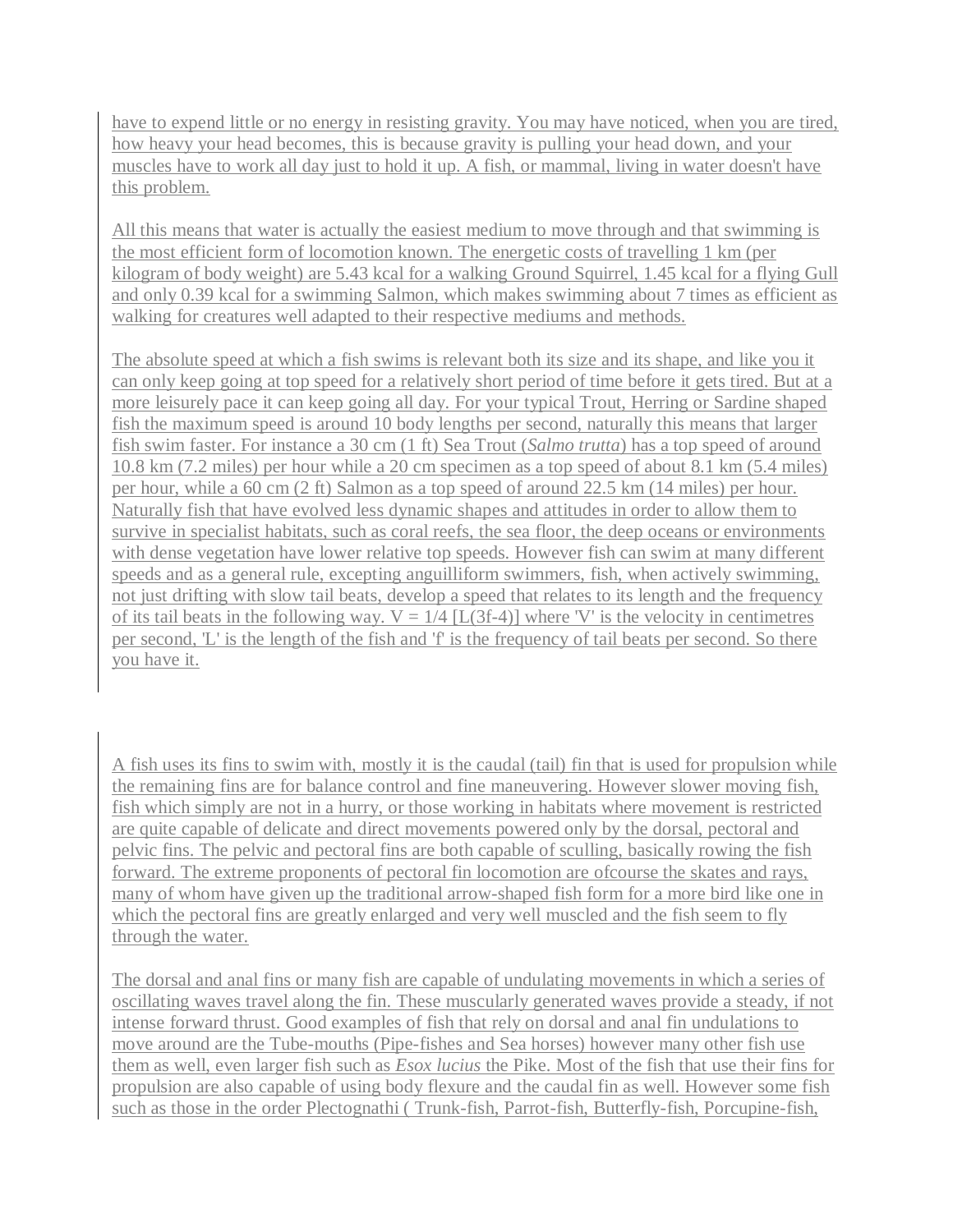and Trigger-fish etc) have all lost the ability to swim using body flexure and can only move using their other fins. The Sun-fishes (Molidae) are by far the largest fish to have given up body flexure and swim their lives through the vast open seas propelled entirely by the paddling of their dorsal and anal fins.

Normal swimming involves sinuous movements of the fish's body to varying degrees. The fish flexes its muscles to produce a series of waves of contraction along each side of the body , these waves of muscular contraction alternate from one side of the fishes body to the other and the result is that the tail of the fish is moved from side to side. In long thin fish such as eels the fish's whole body undulates in series of open s-shaped curves. For most species the thrust is developed as the caudal fin and to some extent the anterior part of the body push against the water, however for species like eels, where the fins are small, but the body somewhat is flattened the whole rear section of the fish acts as a caudal fin. Scientists now divide active swimming like this into three categories depending on the amount of flexure the fish's body undergoes.



Fish that form a deep sinuous wave while they are swimming, such as eels, lampreys, lungfish and some sharks, as in the image above, are termed 'Anguilliform swimmers'. Fish that swim actively using the caudal fin, but which flex the fin in a manner that leaves the body relatively steady, such as Boxfish and Trunkfish, see image below, are termed 'Ostraciform swimmers'.



In between these two extremes there are a large number of fish that flex their body to an intermediate degree, the body may make an s-shape, but it is a shallow wave, as in many sharks, or they may merely flex the anterior half of the body, as in Tuna. Such fish are referred to as 'Carangiform swimmers'. Carangiform swimmers and anguilliform swimmers only contract a portion of the muscles on either side of their body at any one moment, by controlling and varying the muscular activity on both sides of their body they create the wave like movements we see when they swim. In comparison, ostraciform swimmers contract all the muscles on one side, and then all the muscles on the other, this beats the tail, but does not through the body into a sine wave.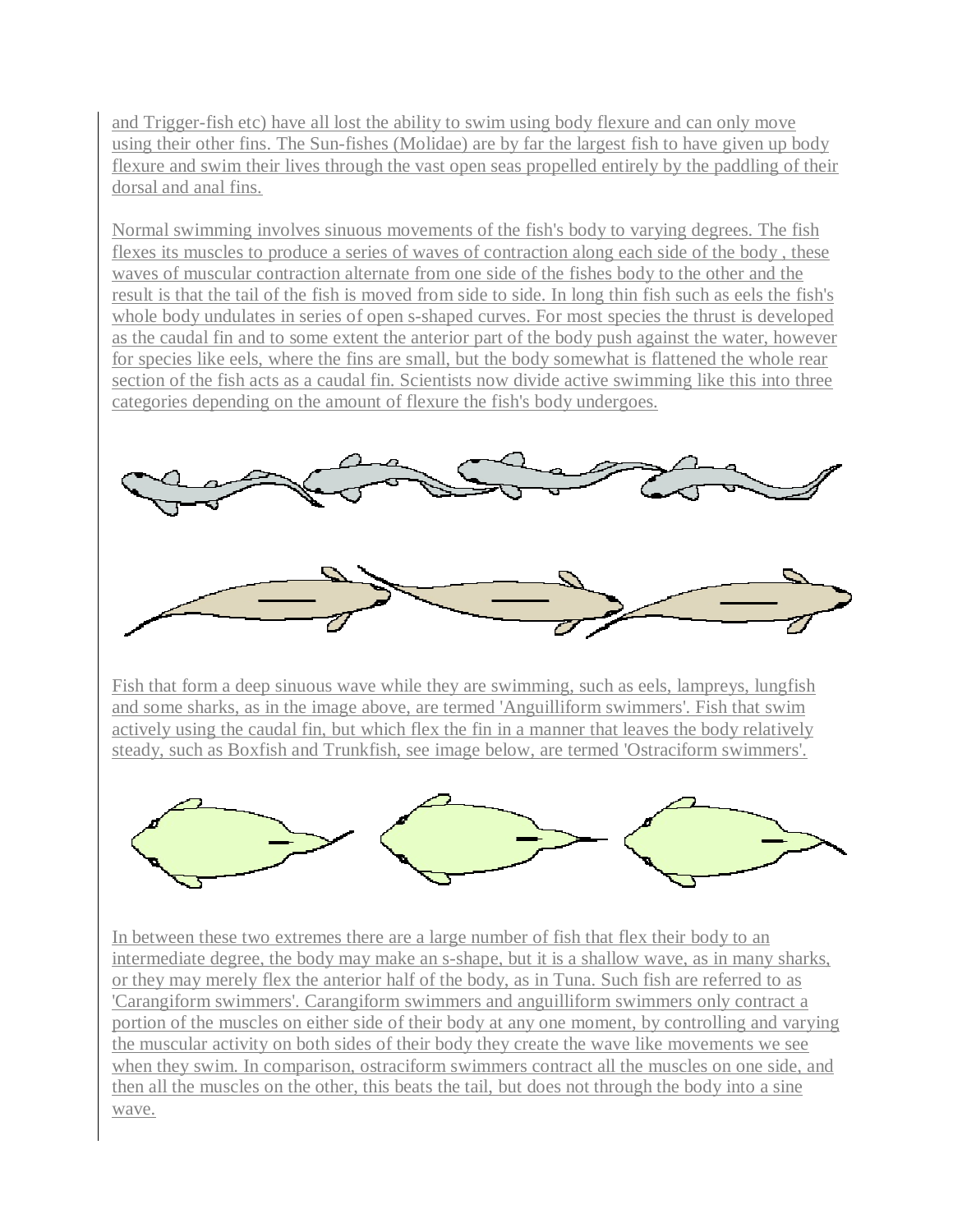Flying fish do not really fly. Scientists generally define flying as 'powered flight', and within this designation what flying fish do is glide, not fly. This is because all the momentum they possess whilst travelling through the air is gained while they are in the water and not from the air. In other words they don't flap their enlarged fins in the air, but only hold them out stiff.

Air travel, or gliding, has evolved in four different families of fish, all of which are marine in their habits; the Belonidae or Gar-fish, the Dactylopteridae or Flying-gurnards, the Exocoetidae, or Flying-fish and the Hemirhamphidae or Half-beaks. Of these it is the Exocoetidae, with about 50 species, which are the traditional Flying-fish. These fish have greatly enlarged pectoral fins, which they hold folded up alongside the body while they are swimming, but which they open out once their body is out of the water. They also have assymetrical dorsal fins, with the lower lobe being larger.

The fish swim rapidly, and close to the surface of the oceans they inhabit, holding their bodies with the head up and the tail down. When they wish to leave the water the tail begins to beat very rapidly, up to 50 times a second in some species. This increase in speed pushes the fish's body out of the water whereupon the pectoral fins can be unfolded. However the lower lobe of the tail or dorsal fin remains in the water a while longer and is therefore able to continue to supply propulsion even as the body escapes the resistance of the water. This final flurry of exertion drives the fish fully into the air where it glides for up to 5 or 10 seconds. As the fish's body is angled relative to the water surface the tail re-enters the water first and by flexing it rapidly a fish may enter an almost immediate second, and even  $3<sup>rd</sup>$ ,  $4<sup>th</sup>$  and  $5<sup>th</sup>$  take off. During such a number of repeated takeoffs a fish may rise up to one metre above the surface of the water and travel for several hundreds of metres at speeds as great as 30 km/h ( 20 miles/h) spending more than 40 seconds above the ocean's surface.

Two other familes of fish, both of which inhabit fresh waters, include species that were once thought to have powered flight, the Pantodontidae and the Gasteropelecidae. The Pantodontidae currently contains only one species, *Pantodon buchholizi*, the African Butterfly Fish while the Gasteropelecidae contains nine species including the Marbled Hatchet Fish, *Carnegiella strigata*. Both these species have deep bodies with a lot of muscular support for their enlarged pectoral fins, or in the case of *Pantodon*, pectoral and pelvic fins. It is now considered that both these species simply jump, if somewhat spectacularly, out of the water using their enlarged fins and extensive musculature to build up speed whilst in the water.

Finally having started with the statement that fish swim, we need to end with a mention of those fish that prefer to walk. Yes it is true, many fish are quite happy walking, because of the support that water offers their bodies they do not need strong bones for support and as long as the pectoral fins are reasonable firm, and long enough to hold the body off the substrate, then a fish can walk. Other fish have learned to leave the water and swim across the land and some have even learned to hop, or jump.

Several species of fish are known to cross short land barriers between one area of water and another using basically the same actions as they use in swimming, these include eels (*Anguilla sp.*), cuchia (*Amphipnous sp.*) and Snake-heads (Ophicephalidae) and several catfish in the genera Clarias and Saccobranchus. A rather more unusual means of terrestrial locomotion is